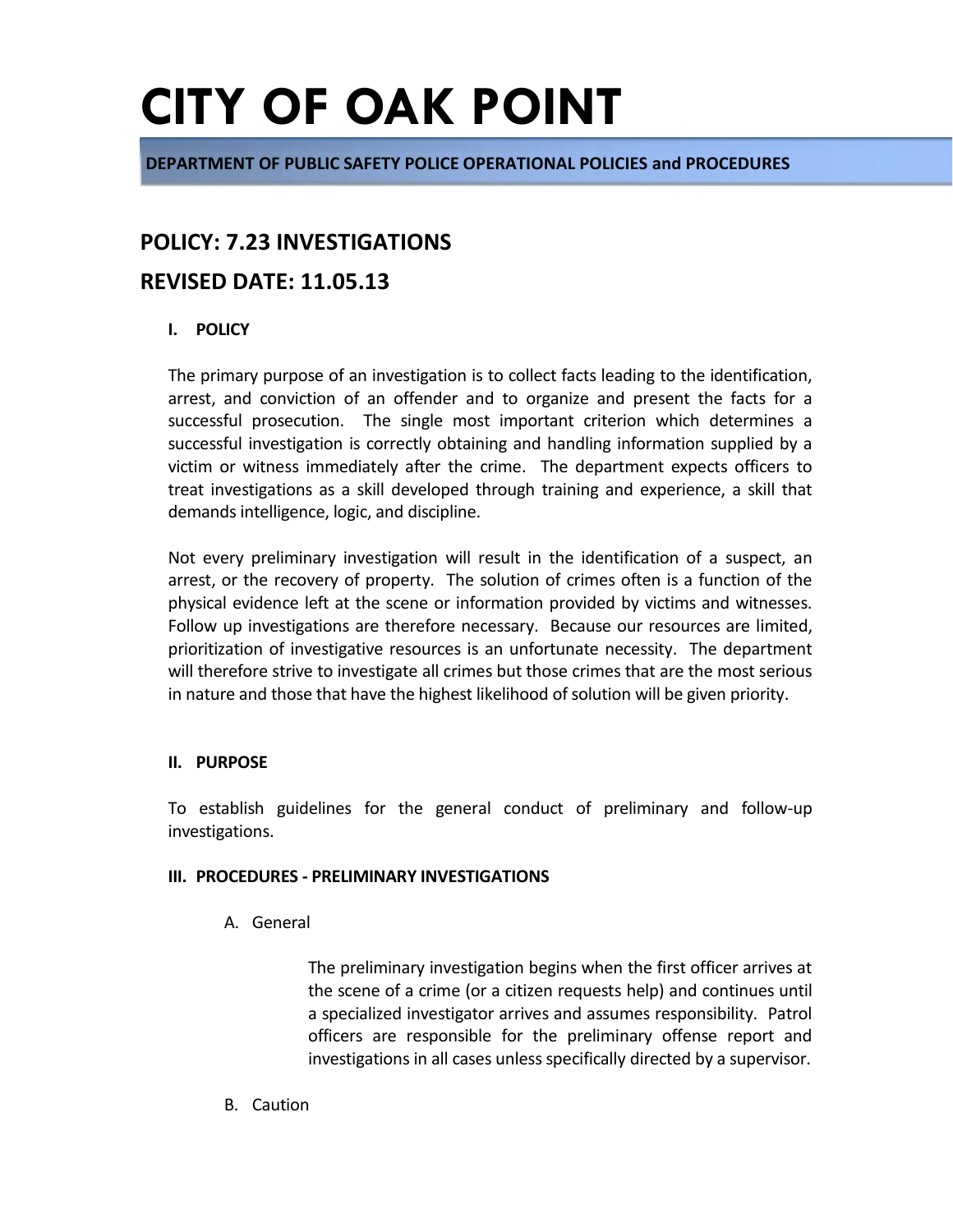#### **DEPARTMENT OF PUBLIC SAFETY POLICE OPERATIONAL POLICIES and PROCEDURES**

Officers who first arrive at a possible crime scene must take care not to enter hastily. The crime scene may pose a threat to the officer: an armed suspect may still be at the scene; toxic chemicals or infectious materials may be present; or evidence may be destroyed if the officer enters. When practicable, officers shall first note the total environment of the scene including, for example, whether doors and windows are open or closed, lights on or off, presence of odors, and the condition and circumstances of the victim.

- C. After forming an impression of the entire scene and ensuring that no threat exists, the officer shall proceed with the preliminary investigation which consists of, but is not limited to, the following activities:
	- 1. Providing or requesting aid to the injured.
	- 2. Defining the boundaries of and protecting the crime scene to ensure that evidence is not lost or contaminated. Erect barricade tape, rope, or cordon off the immediate crime scene in more serious crimes. Record any alterations to the crime scene because of emergency assistance, the immediate necessity to handle evidence, or the actions of witnesses, victims, or suspects at the scene.
	- 3. Determining if an offense has actually been committed and, if so, the exact nature of the offense.
	- 4. Determining the identity of the suspect or suspects and making an arrest if it can be accomplished either at the scene or through immediate pursuit.
	- 5. Furnishing other officers with descriptions, method, and direction of flight of suspects, and other relevant information concerning wanted suspects or vehicles.
	- 6. Determining the identity of all witnesses.
	- 7. Collecting evidence. Patrol officers who have been trained in collecting evidence will collect physical evidence to the limit of their ability and training. When additional evidence requires collection, is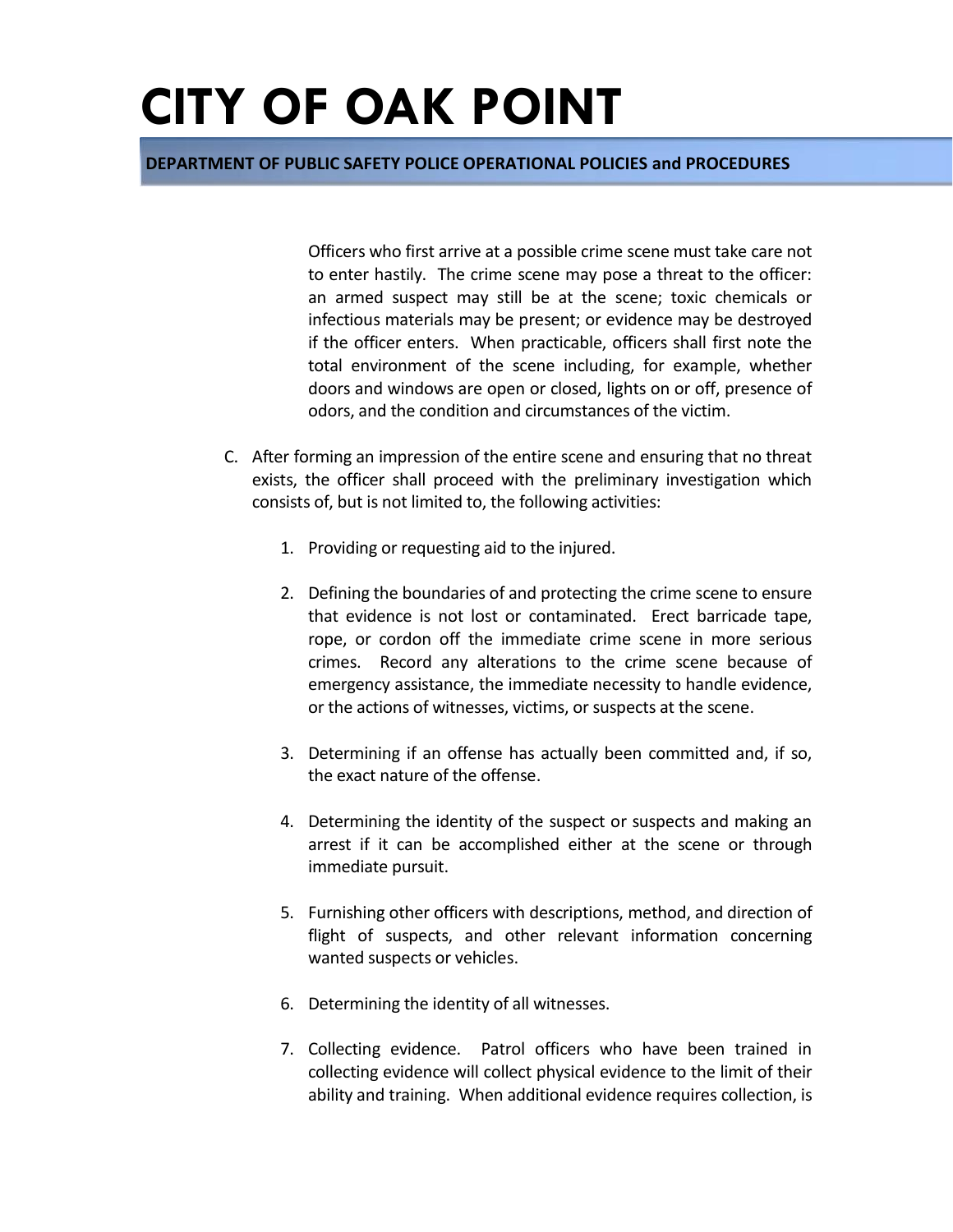#### **DEPARTMENT OF PUBLIC SAFETY POLICE OPERATIONAL POLICIES and PROCEDURES**

beyond the capabilities or training of the officer, or is evidence in a serious crime, the patrol officer shall contact Investigation Sergeant.

- 8. Obtaining written statements from the victim, witnesses, and suspects.
- 9. Arranging for follow-up close patrol of the crime scene, if appropriate.
- 10. Accurately and completely recording all pertinent information and submit on the prescribed report forms.
- D. Follow-up
	- 1. The initial stages of all preliminary investigations, including crime scene processing in some cases, shall be conducted by patrol officers.
	- 2. Patrol officers will conduct follow-up investigations in most misdemeanor crimes. In certain serious crimes as defined in Section IV below, investigators shall assume responsibility for completion of the investigation.
- E. Supervisory responsibilities
	- 1. The on-duty supervisor shall ensure that an adequate and complete preliminary investigation has been made and shall review, screen, and approve the officer's preliminary report. Screening shall include a review of facts to ensure that all essential information is included, along with legibility, clarity, and completeness. Supervisors shall review, approve, and sign crime reports.
	- 2. Supervisors shall limit access to crime scenes to those persons immediately and directly connected with the investigation. This rule applies to other officers of the department, other agencies, or members of the community, regardless of rank or position.
	- 3. The supervisor shall authorize the call-out of a trained evidence technician or detective, if appropriate.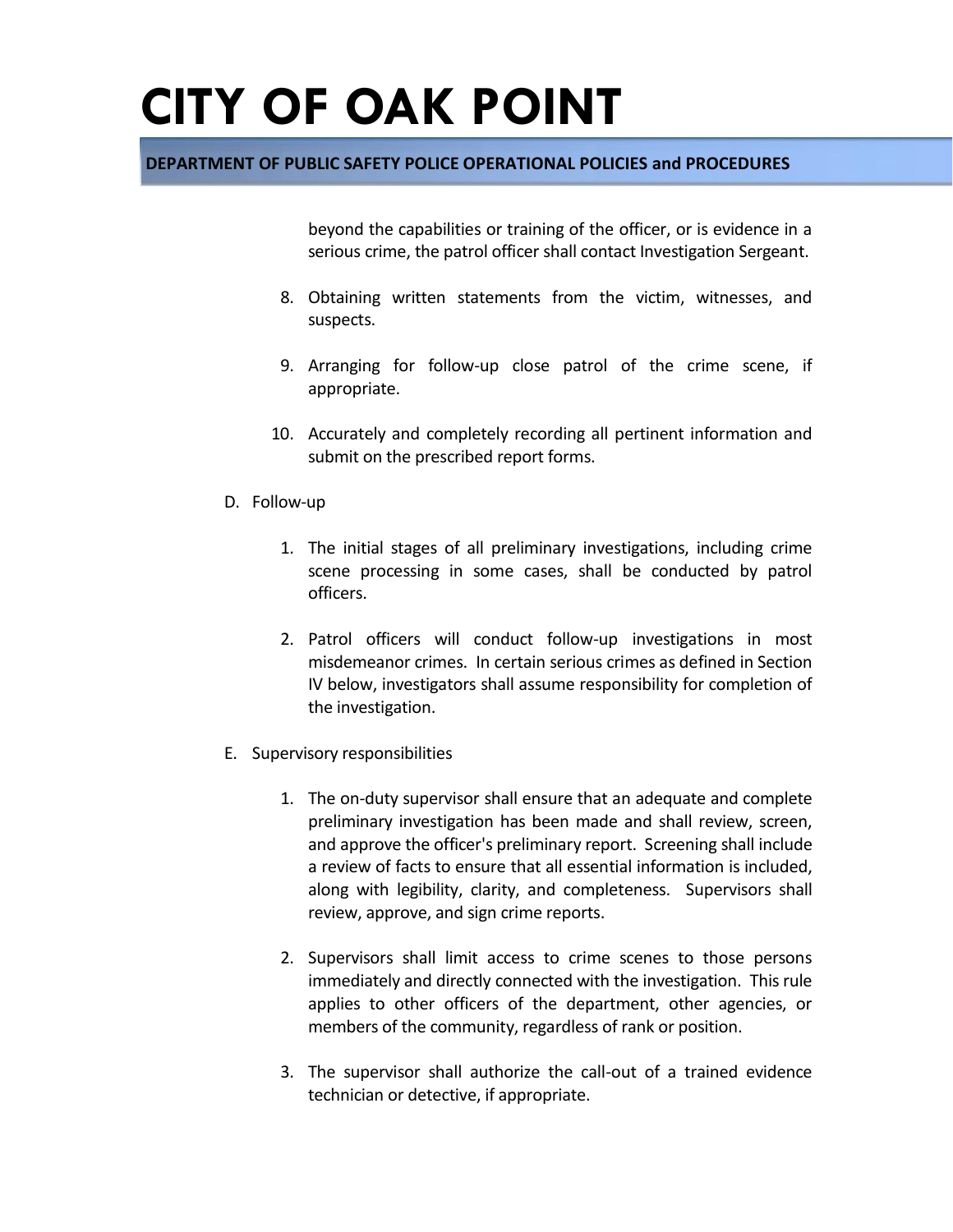#### **DEPARTMENT OF PUBLIC SAFETY POLICE OPERATIONAL POLICIES and PROCEDURES**

4. The supervisor may enlarge the preliminary crime scene if necessary by assigning officers to canvass the area for possible witnesses or suspects.

#### **IV. ASSIGNMENT OF FOLLOW-UP INVESTIGATIONS**

- A. All felony offenses, all sex crimes, all crimes involving juveniles as victims, and all domestic violence and hate crimes shall be followed up by an investigator. Officers who conduct preliminary investigations of these offenses shall contact an investigator as soon as practicable. The initial responding officer is responsible for completing the original offense report with all details of the preliminary investigation included in the report. If the investigator is unable to respond to the scene, the report will be forwarded to the investigator at the end of shift.
- B. All other offenses will be initially investigated by the responding officer unless otherwise directed by the on-duty supervisor. Should the responding officer believe the investigation is either beyond their ability (either because of lack of expertise, shift assignment, or other reason) they will contact the Sergeant for direction.
- C. The Director and Investigations Sergeant shall confer to determine follow up responsibility.

#### **V. PROCEDURES: FOLLOW-UP INVESTIGATIONS**

- A. Occasionally, additional investigation will be required at the end of the tour of duty of the assigned officer. In these cases, the on-duty supervisor shall determine whether the investigation should be discontinued until the assigned officer's next tour of duty, assigned to the next available officer or an investigator, or overtime authorized.
- B. Except where the investigation might be jeopardized by its temporary discontinuance, the original assigned officer shall handle the case.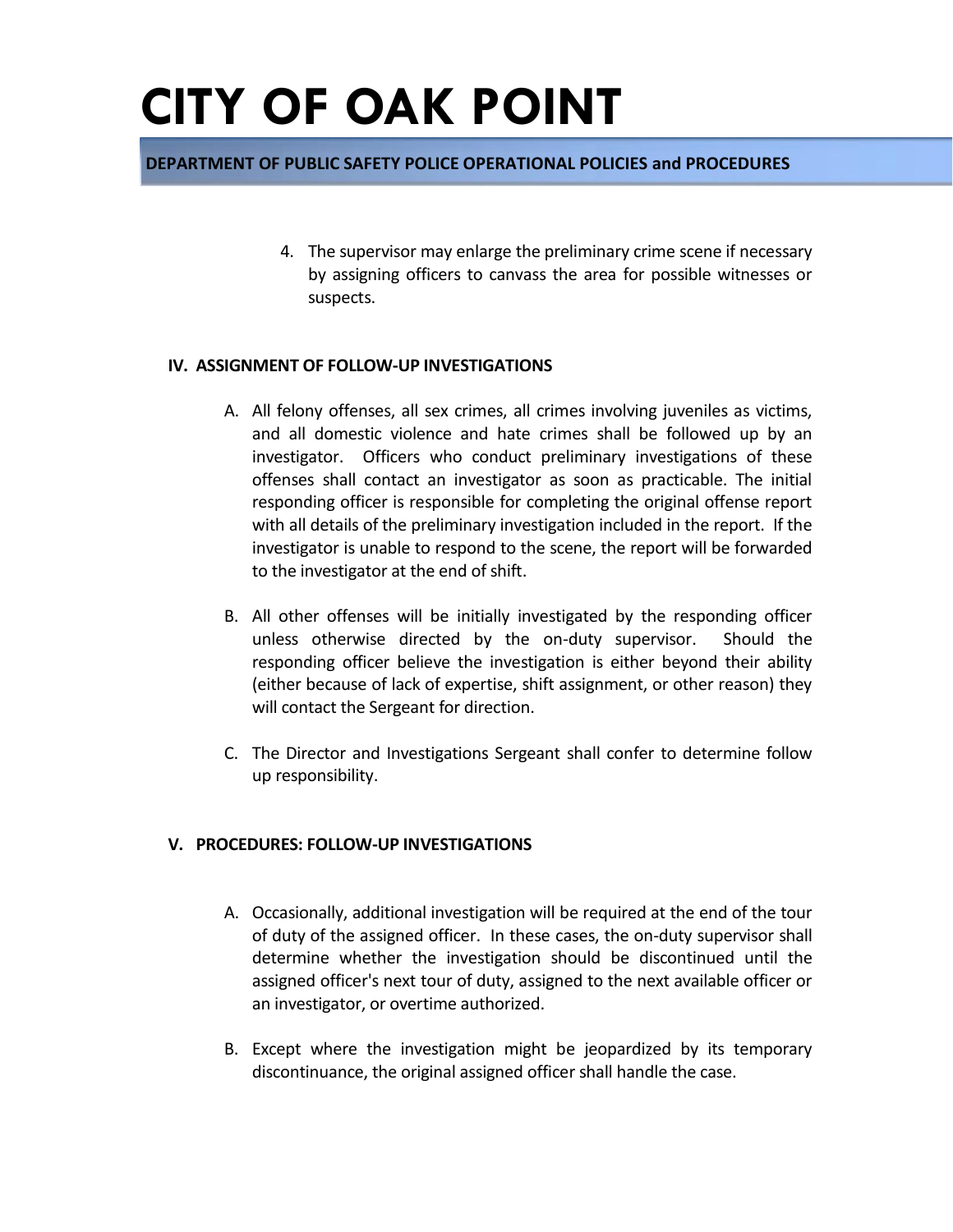- C. A supplemental report must be prepared by each officer who works on the case, but not necessarily for each occasion that he or she works on it. A supplement recording the investigating officer's activity, information developed, and case status shall be prepared at least every 10 days and forwarded to the Investigations Supervisor. The officer or investigator shall maintain a case file to include supplemental reports.
- D. Officers and investigators conducting follow-up investigations shall continue the investigation of criminal offenses until conclusion or until there are no additional workable leads that would likely result in the identification of a suspect or recovery of property. If the officer's time is limited, follow-up of cases will prioritized by seriousness of the crime and likelihood of identifying a suspect. Officers and Investigators shall consult with their supervisors for additional assistance if cases with workable leads are unable to be completed.
- E. Victims will be kept informed of the status of the case periodically and when the case is closed or suspended.
- F. Supervisors, shall maintain a log of cases being worked by officers under their command. This log will be updated regularly when 10 day status supplements are received or when the case is closed or suspended. Officers, Investigators, and supervisors will keep the Chief of Police informed of the status of significant criminal cases.
- G. A follow-up investigation consists of, but is not limited to, the following activities:
	- 1. For most non-criminal cases:
		- a. Interviewing complainants and witnesses.
		- b. Locating missing persons.
		- c. Determining if information or suspicious activity relates to criminal activity.
		- d. Distributing information to the proper persons or agencies.
		- e. Locating lost property and returning same to the owner.
		- f. Investigating deaths, overdoses, suicides, and injuries to determine if a crime was committed.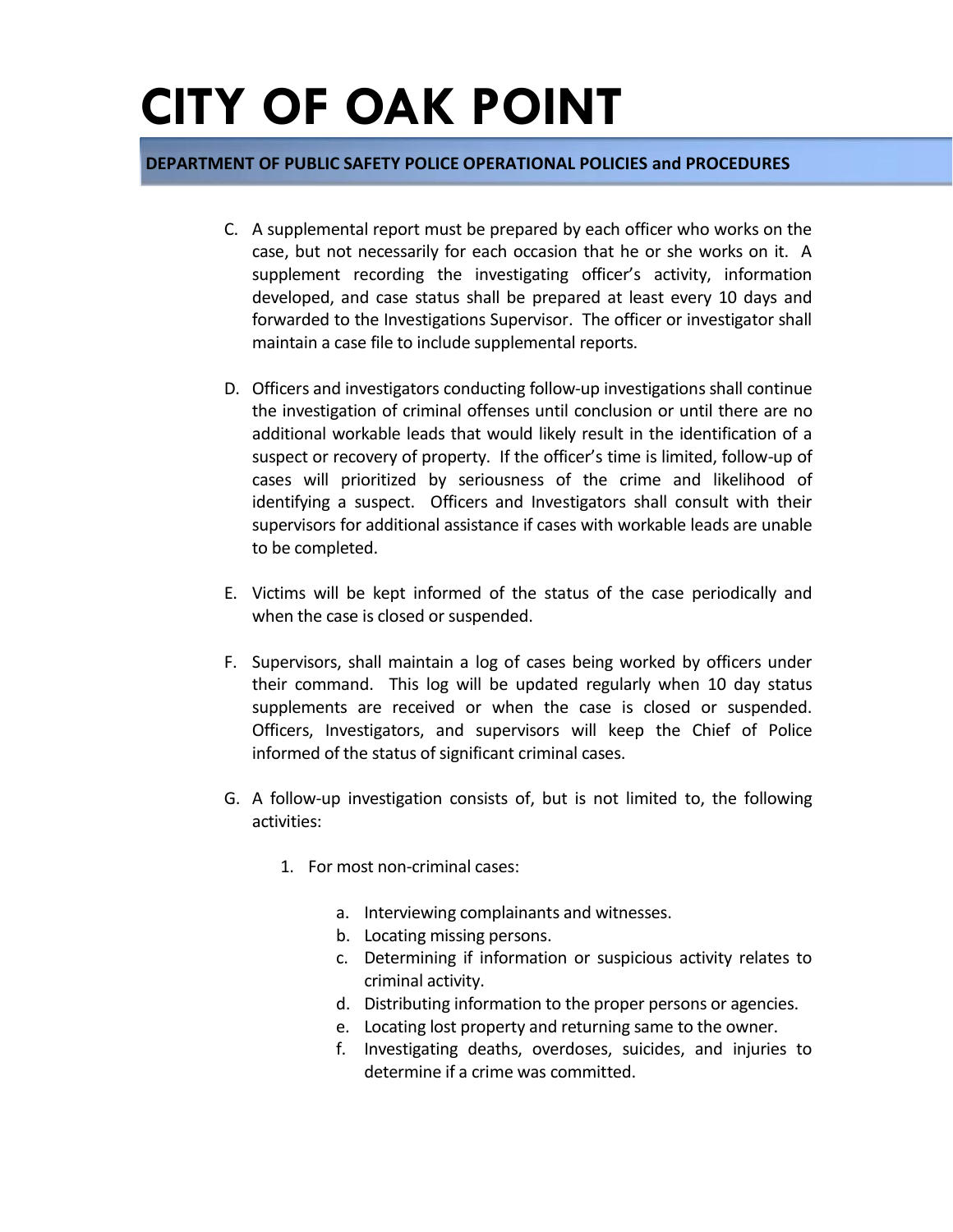#### **DEPARTMENT OF PUBLIC SAFETY POLICE OPERATIONAL POLICIES and PROCEDURES**

- g. Making necessary notifications or conducting necessary inspections.
- h. Recording information.
- 2. For most Criminal Cases
	- a. Reviewing and analyzing reports of preliminary investigations.
	- b. Recording information.
	- c. Reviewing departmental records for investigative leads.
	- d. Seeking additional information (from other officers, informants, contacts in community, and other investigators/agencies).
	- e. Interviewing victims and witnesses.
	- f. Interrogating suspects.
	- g. Arranging for the dissemination of information as appropriate.
	- h. Planning, organizing, and conducting searches.
	- i. Collecting physical evidence.
	- j. Recovering stolen property.
	- k. Arranging for the analysis and evaluation of evidence.
	- l. Reviewing results from laboratory examinations.
	- m. Identifying and apprehending the offender.
	- n. Checking the suspect's criminal history.
	- o. Consulting with the District attorney in preparing cases for court presentation and assisting in the prosecution.
	- p. Notifying victims and witnesses when their presence is required in court.
	- q. Testifying in court.
	- r. Arranging for polygraph examinations, if necessary.

#### **VI. REPORT WRITING**

A. Field notes

All formal reports begin with field notes. Field notes are important for the following reasons:

1. To create a permanent record of events.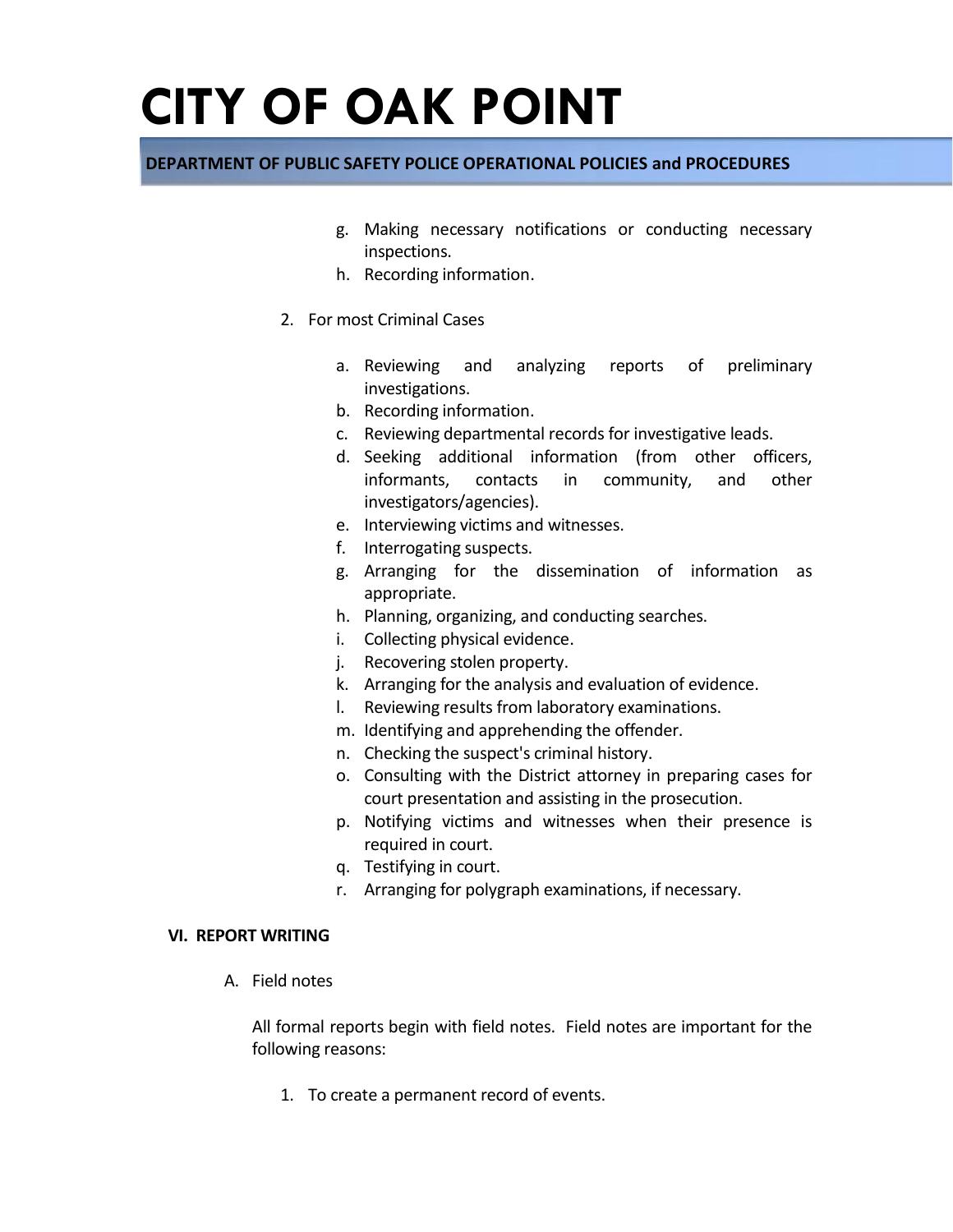#### **DEPARTMENT OF PUBLIC SAFETY POLICE OPERATIONAL POLICIES and PROCEDURES**

- 2. To aid the investigation.
- 3. To ensure accurate testimony in court.
- 4. To protect the officer from false accusations.
- B. Formal reports shall include the following information:
	- 1. Date, time of arrival at the scene.
	- 2. Relevant weather or situational conditions at the scene upon arrival (e.g., a fire, crowd).
	- 3. Circumstances of how the crime was discovered and reported.
	- 4. Identity of other officers or emergency personnel at the scene.
	- 5. Physical evidence present at the scene and the officers responsible for its collection.
	- 6. Names, addresses, telephone numbers of victims or witnesses.
	- 7. Results of interviews with the complainant, victim, or witnesses to include the identity or description of suspects.
	- 8. Diagrams, sketches, photographs, or videotape taken at the scene, and the identity of the photographer or artist.
	- 9. Recommendations for further investigation.

#### **VII. SOURCES OF INFORMATION**

A. Informants

Information is available from many sources, e.g., members of the community who wish to remain anonymous, criminals who have firsthand knowledge of illegal activity, and relatives or friends of those involved in crime. These sources shall be kept in mind when conducting investigations and interviews. Officers are cautioned to determine the motivation of people who provide information in order to evaluate it. For guidance on handling informants, consult Policy 7.43.

- B. Interviews and interrogation
	- 1. Field interviews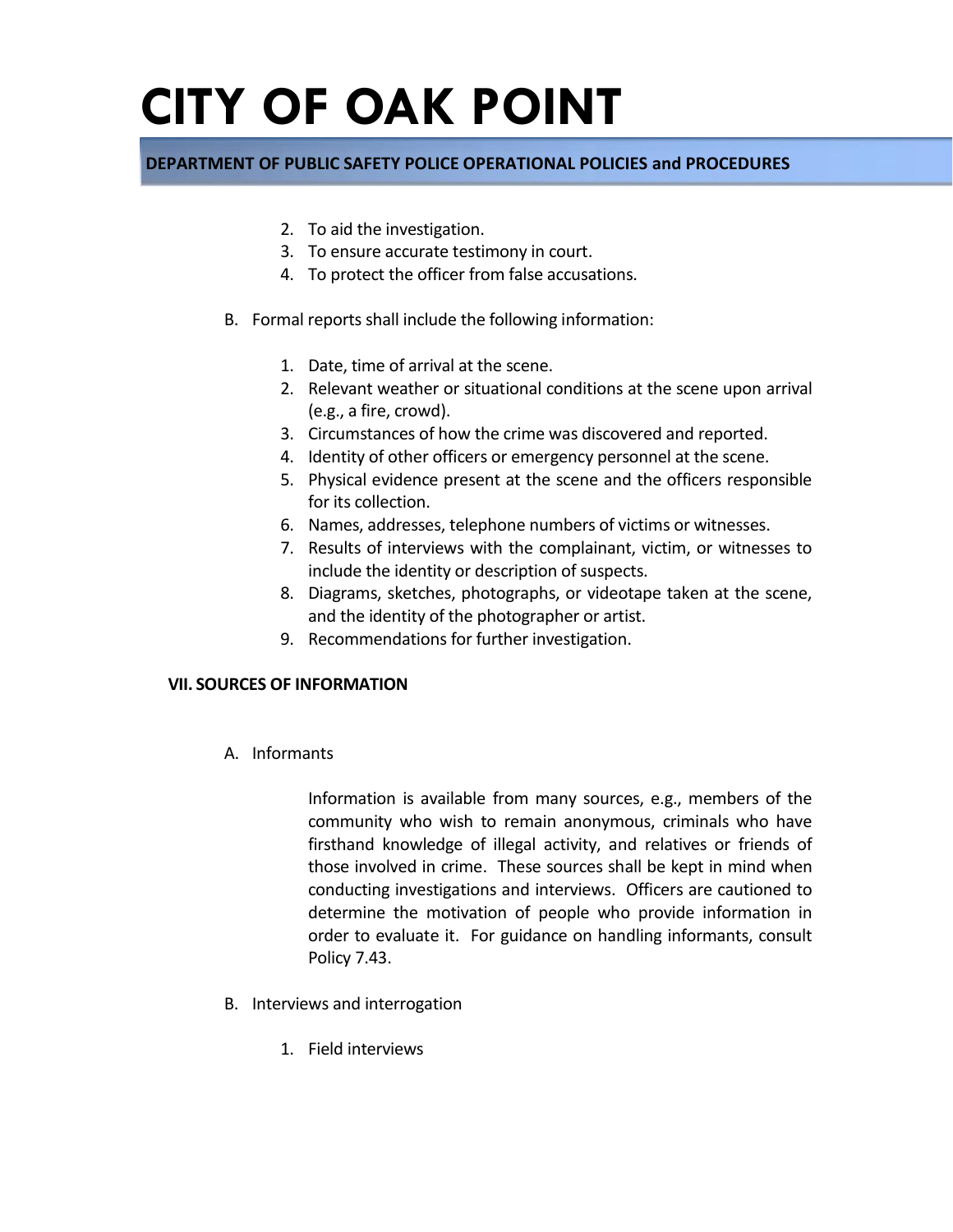#### **DEPARTMENT OF PUBLIC SAFETY POLICE OPERATIONAL POLICIES and PROCEDURES**

Field interviews are a productive tool and source of information for the department. They shall be used only in the pursuit of legitimate enforcement goals. When used properly they can discourage criminal activity, identify suspects, and add intelligence information to the files of known criminals.

- 2. Victim/witness interviews
	- a. Officers must recognize the trauma/stress to which the victim or witness has been subjected and shall conduct the interview in such a manner as to reduce stress.
	- b. The age, physical limitations, and credibility of witnesses shall also be considered when evaluating their information.
- C. Interrogation of suspects
	- 1. Custodial Statements and Confessions.
		- a. *Miranda* warnings are required and shall be administered prior to "custodial interrogation."
		- b. The following represent examples of situations that are not "custodial" and do not require issuance of *Miranda*  warnings.
			- i. Investigatory stop and frisk.
			- ii. Questioning during a routine traffic stop or for a minor violation; to include driving while intoxicated (DWI) stops until a custodial interrogation begins. During routine questioning at the scene of an incident or crime when the questions are not intended to elicit incriminating responses.
			- iii. During voluntary appearances at the police facility.
			- iv. When information or statements are made spontaneously, voluntarily and without prompting by police. (Note: Follow-up questions that exceed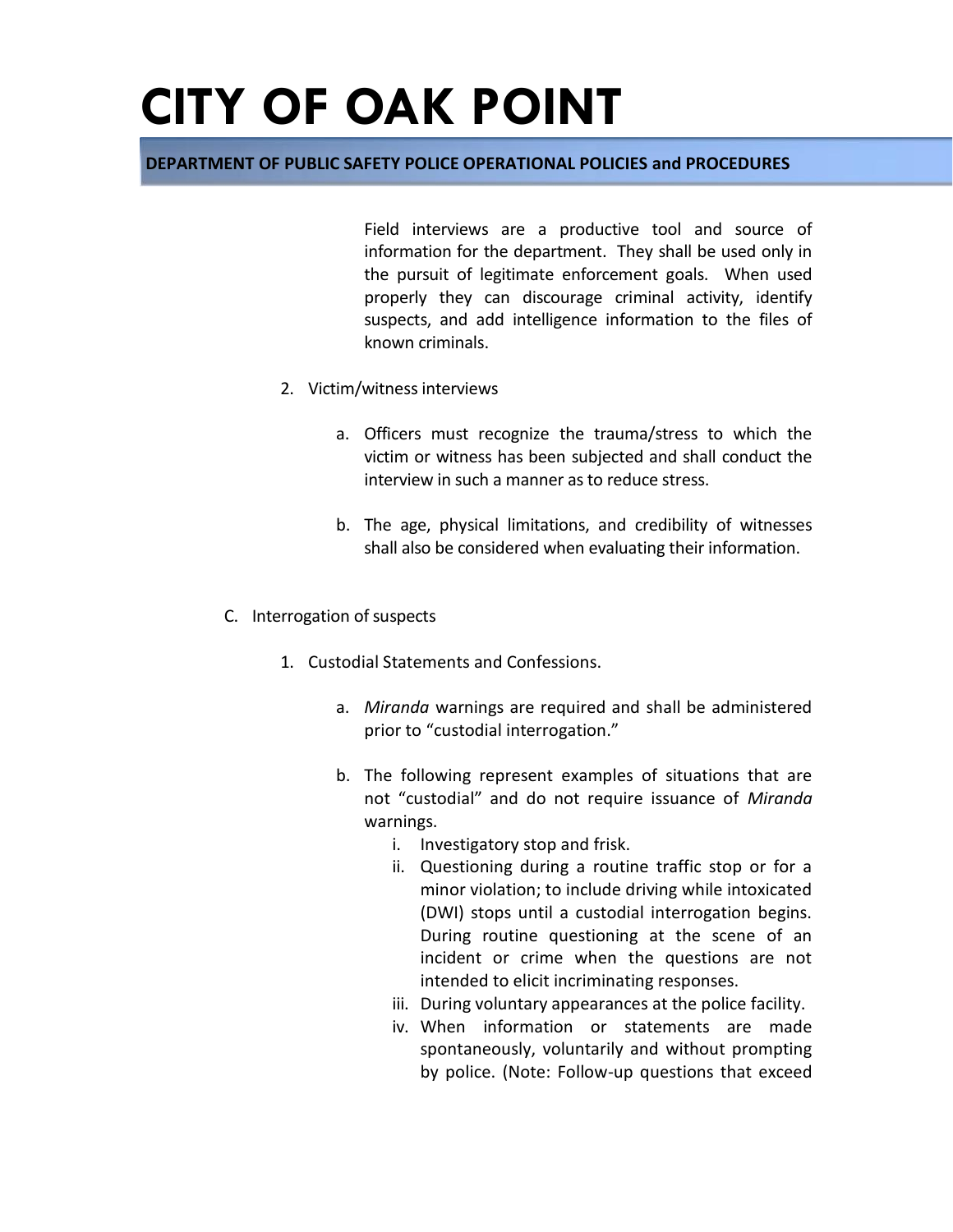#### **DEPARTMENT OF PUBLIC SAFETY POLICE OPERATIONAL POLICIES and PROCEDURES**

simple requests for clarification of initial statements may require *Miranda* warnings.)

- 2. Administering Miranda.
	- a. Miranda warnings shall be read by officers from the card containing this information to all persons subjected to custodial interrogation.
	- b. Freelancing, recitation from memory or paraphrasing the warnings is prohibited as it precludes officers from testifying in court as to the precise wording used.
	- c. Officers shall ensure that suspects understand their right to remain silent and their right to an attorney. Suspects may be interrogated only when they have knowingly and intelligently waived their rights. Threats, false promises or coercion to induce suspect statements is prohibited.
	- d. Waivers of one or both of the Miranda rights must be performed affirmatively. Oral waivers are often sufficient but written waivers, particularly in felony charges, are preferred and should be obtained whenever possible on the appropriate agency form.
	- e. Officers arresting deaf suspects shall notify their immediate supervisor and make arrangements to procure the assistance of an interpreter in accordance with this agency's policy and state and federal law.
	- f. Officers arresting suspects who they believe may have limited English proficiency shall notify their immediate supervisor and make arrangements to procure the assistance of an interpreter in accordance with this agency's policy and state and federal law.
- 3. Invoking the Right to Silence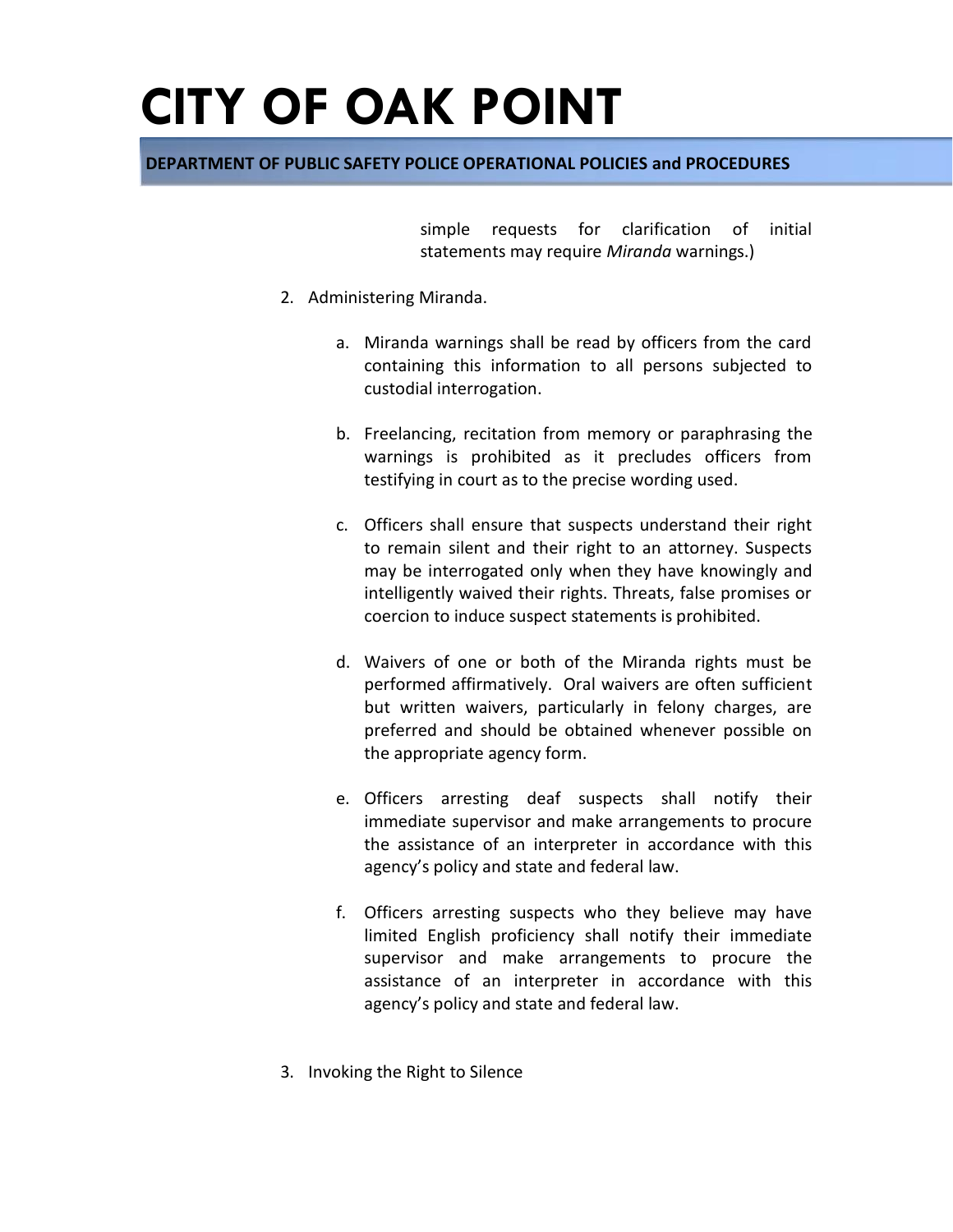- a. When a suspect invokes his right to remain silent, all interrogation shall terminate immediately.
- b. Officers may interrogate a suspect who has previously invoked his right to silence, if, after the passage of time, the suspect initiates communication with officers. However, prior to questioning Miranda warnings shall be re-administered and a waiver obtained.
- 4. Invoking the Right to Counsel
	- a. If a suspect waives his right to counsel, a written waiver shall be obtained prior to questioning. When a suspect makes reference to counsel but his intentions are unclear, officers may question the suspect further to clarify his intentions. When a suspect invokes his right to counsel, all interrogation shall cease immediately.
	- b. The suspect may not again be interrogated about the crime for which he is charged, other crimes, or by other officers (from this or other agencies) unless the suspect's attorney is present at the questioning; or
	- c. There has been a break in custody of more than 14 days and the individual is re-advised of his Miranda rights and indicates he is waiving his right to counsel (written waiver), or
	- d. The suspect initiates new contact with the police. In this later case, Miranda rights must again be administered and a waiver obtained before any questioning may take place. Officers shall also document and, if possible, obtain written verification that the suspect initiated the communication.
	- e. Officers shall cooperate in any reasonable way with efforts by counsel to contact or meet with suspects in custody.
- 5. Other Interrogation Requirement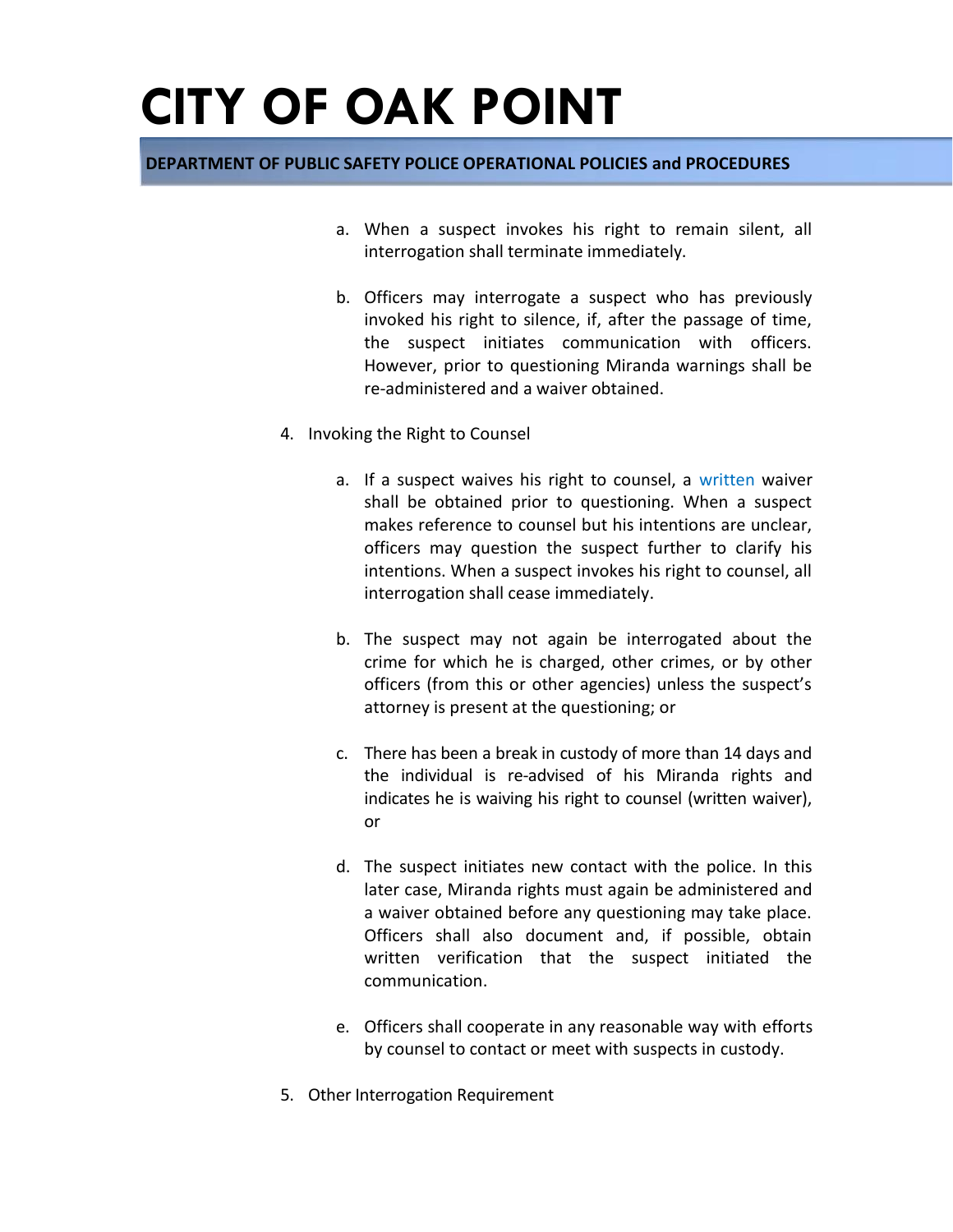- a. Parents or guardians shall be notified whenever a juvenile is interrogated, taken into custody, or charged. Officers will take care when advising juveniles of their rights to ensure that the rights are understood before obtaining a waiver. Officers should honor a child's request to speak to a parent or guardian before waiving his or her rights. Whenever possible, the child's parents should be present while the child's rights are explained and the waiver obtained
- b. The number of officers engaged in the interrogation shall be kept to a minimum. The interrogation shall be as short as possible.
- D. Recording of Statements and Confessions
	- 1. The circumstances surrounding the conduct of interrogations and recording of confessions shall be fully documented. This includes but is not necessarily limited to;
		- a. location, date, time of day and duration of interrogation;
		- b. the identities of officers or others present;
		- c. Miranda warnings given, suspect responses and waivers provided, if any; and
		- d. the nature and duration of breaks in questioning provided the suspect for food, drink, use of lavatories or for other purposes.
	- 2. Officers shall electronically record custodial interrogations conducted in a place of detention involving major crimes as defined by this department. Officers are not required to record noncustodial interviews with suspects, witnesses, or victims during the initial interview phase of an investigation but may do so where deemed necessary, in accordance with law and departmental policy.
	- 3. Electronic recording of juveniles shall be conducted if at the time the crime was committed, the juvenile suspect could be charged with a major crime as an adult.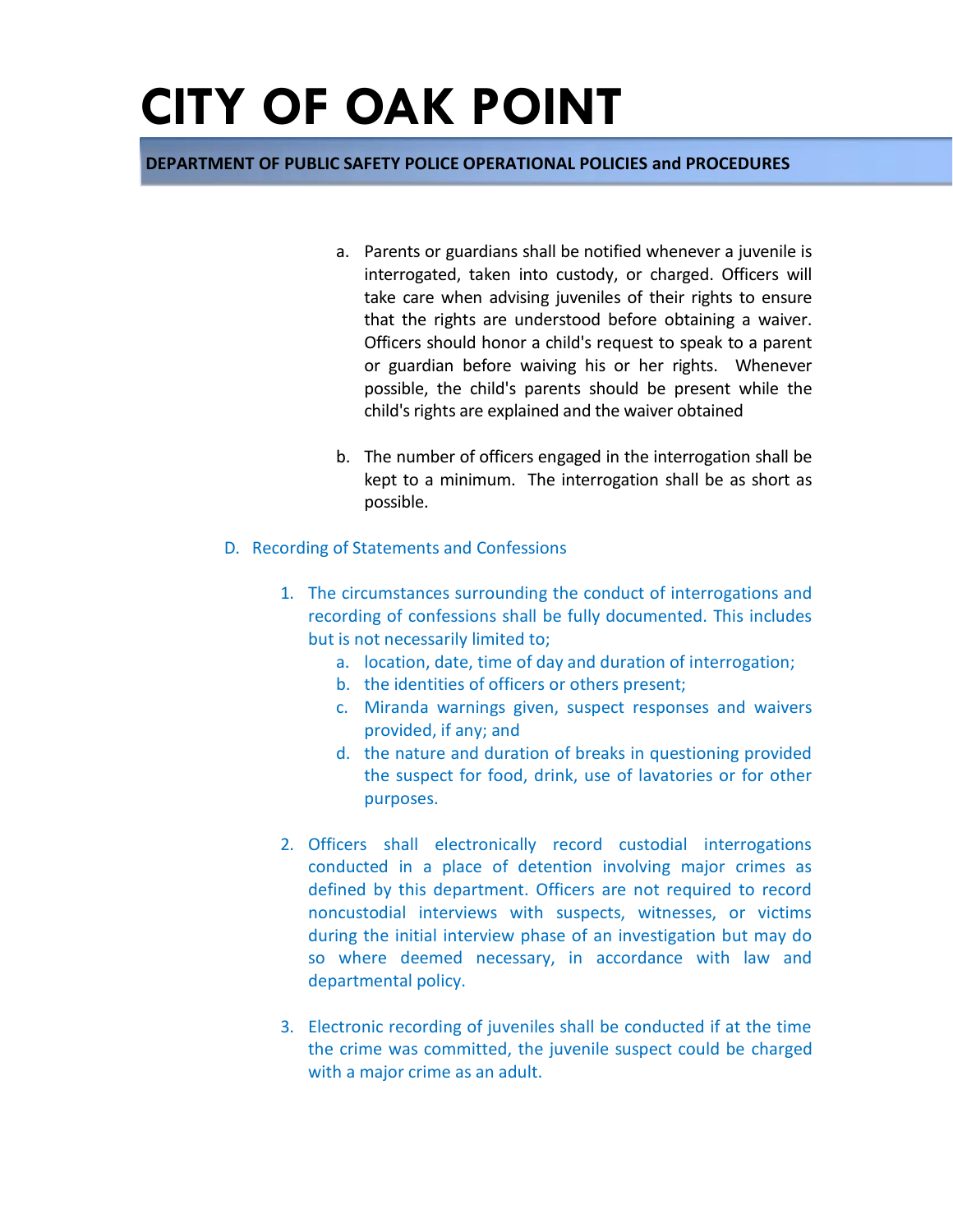- 4. If electronic recordings cannot be conducted due to equipment failure, lack of suspect cooperation, or for other reasons deemed pertinent to successful interrogation by the case manager, the basis for such occurrences shall be documented. This includes but is not limited to spontaneous declarations or other statements not elicited by police questioning.
- 5. Transporting officers need not refrain from questioning a suspect who has indicated a willingness to talk either at the scene or en route to the place of detention. However, officers shall not purposefully engage in custodial interrogations involving major crimes as defined by this policy in order to avoid this department's requirement for electronic recording.
- 6. Recording Protocol
	- a. Suspects do not have to be informed that they are being recorded unless required by law.
	- b. The office of the prosecutor, the investigative case manager, or other authorized department official may direct that specific interrogations be recorded that do not meet the criteria of major crimes as defined by departmental policy.
	- c. The primary interrogator shall, where possible, obtain a signed waiver from the suspect before beginning interrogation. If the suspect elects not to be recorded or refuses to engage in the interrogation, the suspect's rejection shall be recorded when reasonably possible.
	- d. Interrogations and confessions shall be recorded in their entirety starting with the interrogator's entrance into the interview room and concluding upon departure of the interrogator and suspect.
	- e. When commencing the recording, the primary interrogator shall ensure that voice identification is made of officers, suspect, and any others present, and that the date, time, and location of the interrogation is verbally recorded.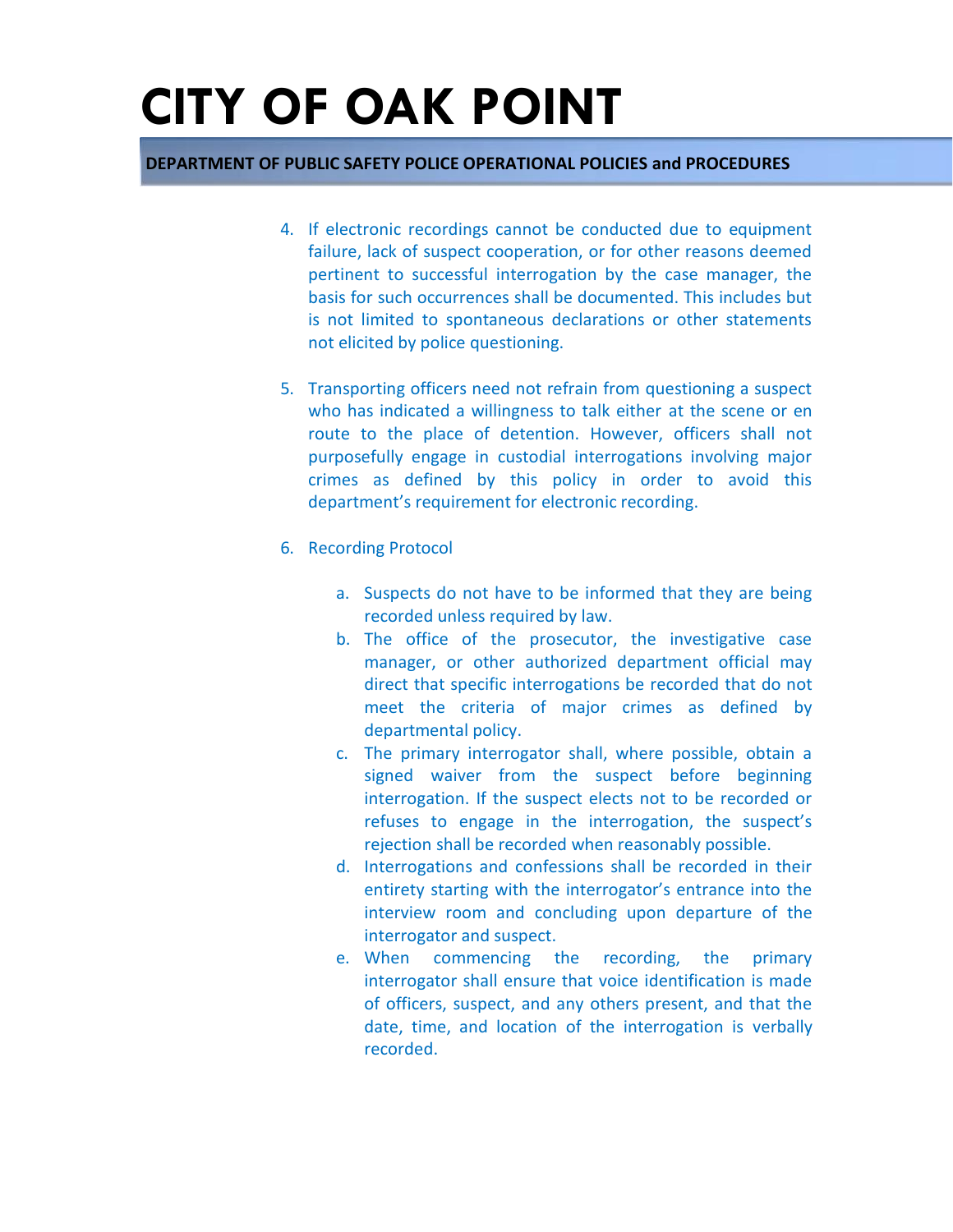- f. When beginning a new recording, the interviewer shall announce the date and time that the interrogation is being resumed.
- g. An authorized member of the department shall be assigned to monitor recording time to ensure the recording does not run out.
- h. Each recording shall include the following:
	- i. Declaration of the time the recording began.
	- ii. Declaration of the start of the interrogation.
	- iii. Concurrence by the suspect that the interrogation has begun.
	- iv. Administration of Miranda warnings, even if the recording is a follow up to a prior interview or the suspect has been previously Mirandized.
	- v. Notation of the time the interrogation ends.
	- vi. Any lapse in the recording for comfort breaks or other reasons shall be accounted for on the recording. As an alternative, during a short recess, the recording may continue without interruption. Recording attorney-client conversations is prohibited.
	- vii. At the conclusion of the interrogation, the interrogator shall state that the interrogation is concluded and note the date and time of termination. The recording shall continue until all parties have left the interrogation room.
- i. Recordings of interviews are considered evidence and shall be handled as such. In addition, the following shall apply:
	- i. Unused recording media shall always be used for interrogations.
	- ii. Both the original and copies of all recording media shall be protected from re-recording.
	- iii. Only one interrogation shall be recorded on each recording media.
	- iv. Before submitting the original recording to a secure evidence storage area a copy of the recording shall be made. Copies shall be maintained in the investigative unit.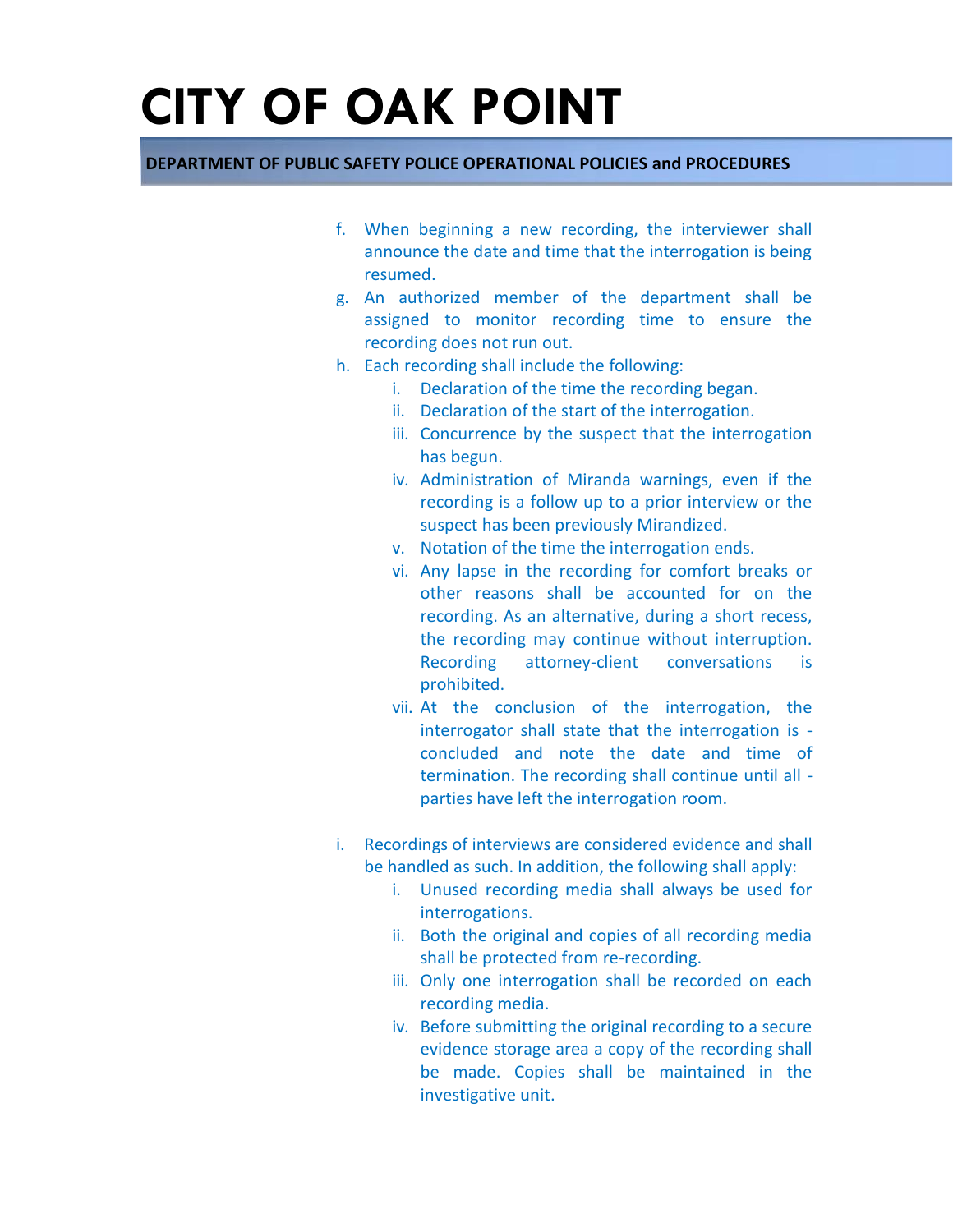#### **DEPARTMENT OF PUBLIC SAFETY POLICE OPERATIONAL POLICIES and PROCEDURES**

- v. The identifying information items supplied on the recording label shall be completed and the recording marked either as an original or a copy.
- vi. The reporting detective's follow-up report shall note if and how the interview was recorded.
- vii. All recordings shall be governed by this department's policy and procedures for the handling and preservation of evidence.
- E. Collection, preservation, and use of physical evidence
	- 1. Physical evidence is of major importance in all cases, particularly those without witnesses. The successful prosecution of a case often hinges on the quality of the physical evidence collected and preserved.
	- 2. All officers are responsible for the preservation of evidence, and for maintaining and documenting the chain of custody of all evidence that is in their charge.

#### **VIII. CONSTITUTIONAL REQUIREMENTS: GENERAL**

Compliance with constitutional requirements during criminal investigations

- 1. All officers when conducting criminal investigations shall take all precautions necessary to ensure that all persons involved are afforded their constitutional protections. Officers shall ensure that:
- 2. All statements or confessions are voluntary and non-coercive.
- 3. All persons are advised of their rights in accordance with this general order.
- 4. All arrested persons are taken promptly before a magistrate for formal charging.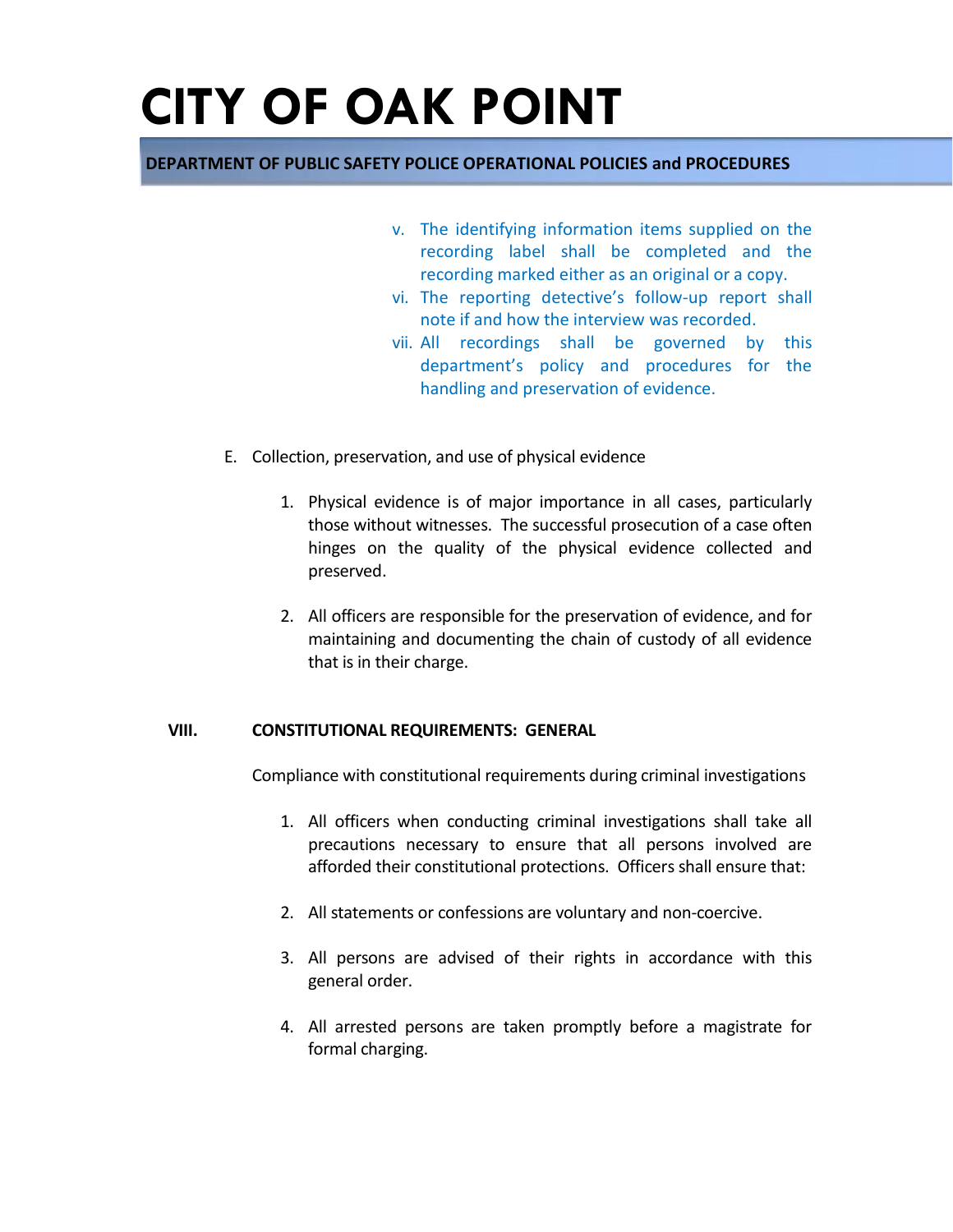#### **DEPARTMENT OF PUBLIC SAFETY POLICE OPERATIONAL POLICIES and PROCEDURES**

- 5. All persons accused or suspected of a criminal violation for which they are being interrogated are afforded an opportunity to consult with an attorney.
- 6. Prejudicial pre-trial publicity of the accused is avoided so as not to interfere with a defendant's right to a fair and impartial trial.

#### **IX. RELATIONSHIP WITH DISTRICT ATTORNEY**

- A. All personnel shall respond to requests for appointments from the District Attorney, be on time, and have the subject for discussion ready.
- B. In every contested case, misdemeanor or felony, the officer involved shall make an appointment with the District attorney or his or her assistant to discuss the case before trial.
- C. During any investigation (or during planning for arrest or pretrial stages), any questions of law or criminal procedure shall be addressed to the District attorney. Questions on law-enforcement procedures shall be addressed to the Chief of Police.
- D. The District attorney may advise the Chief of Police of any cases where a decision was made not to prosecute or where the case was dismissed because of mishandling or error by an officer.

#### **X. DISPOSITION OF CASES**

- A. The officer or investigator shall maintain files of all cases assigned to him or her. All case files shall be appropriately labeled with the date of incident, name of victim, or name of suspect or arrested person. The file shall contain the original incident report, any supplementary reports, statements, photographs, lab reports, reports of disposition of any property stolen, confiscated, recovered, or otherwise pertinent to the case, arrest reports, and anything else the investigator deems pertinent.
- B. When the investigation is complete, the investigator shall close the case under (and include in the file a statement giving) one of the following labels: